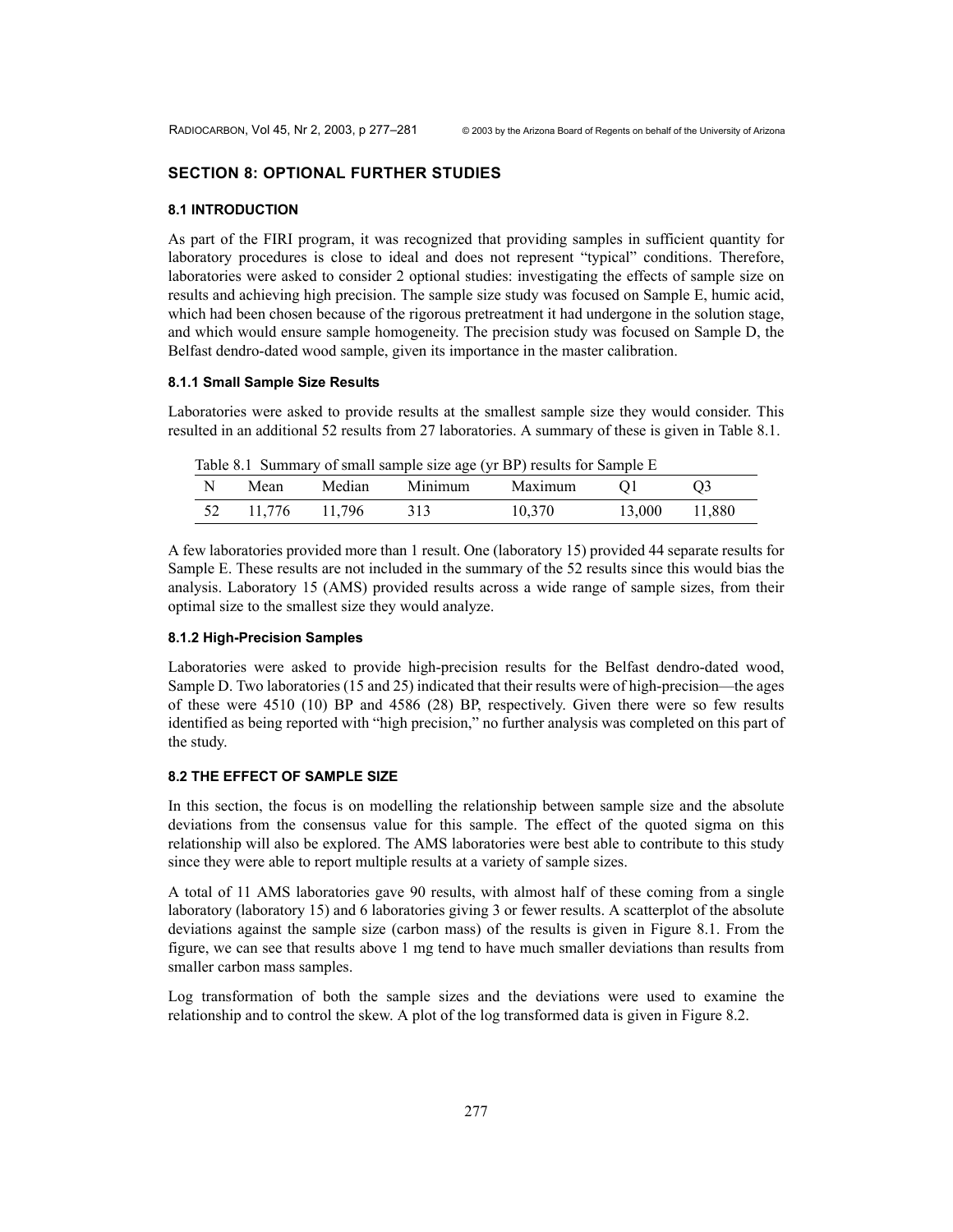

Figure 8.1 Scatterplot of sample size versus absolute deviation from consensus of Sample E results from AMS laboratories with at least 1 small sample size result



Figure 8.2 Scatterplot of log<sub>10</sub> sample size versus log<sub>10</sub> absolute deviation from consensus of Sample E results from AMS laboratories with at least 1 small sample size result

Figure 8.2 indicates that the log transformations of the data show a more linear relationship, which can then be modelled formally. A linear relationship was estimated and the resulting equation is:

Log (absolute deviation) =  $1.7559 - 0.4996 \times \log$  (carbon mass)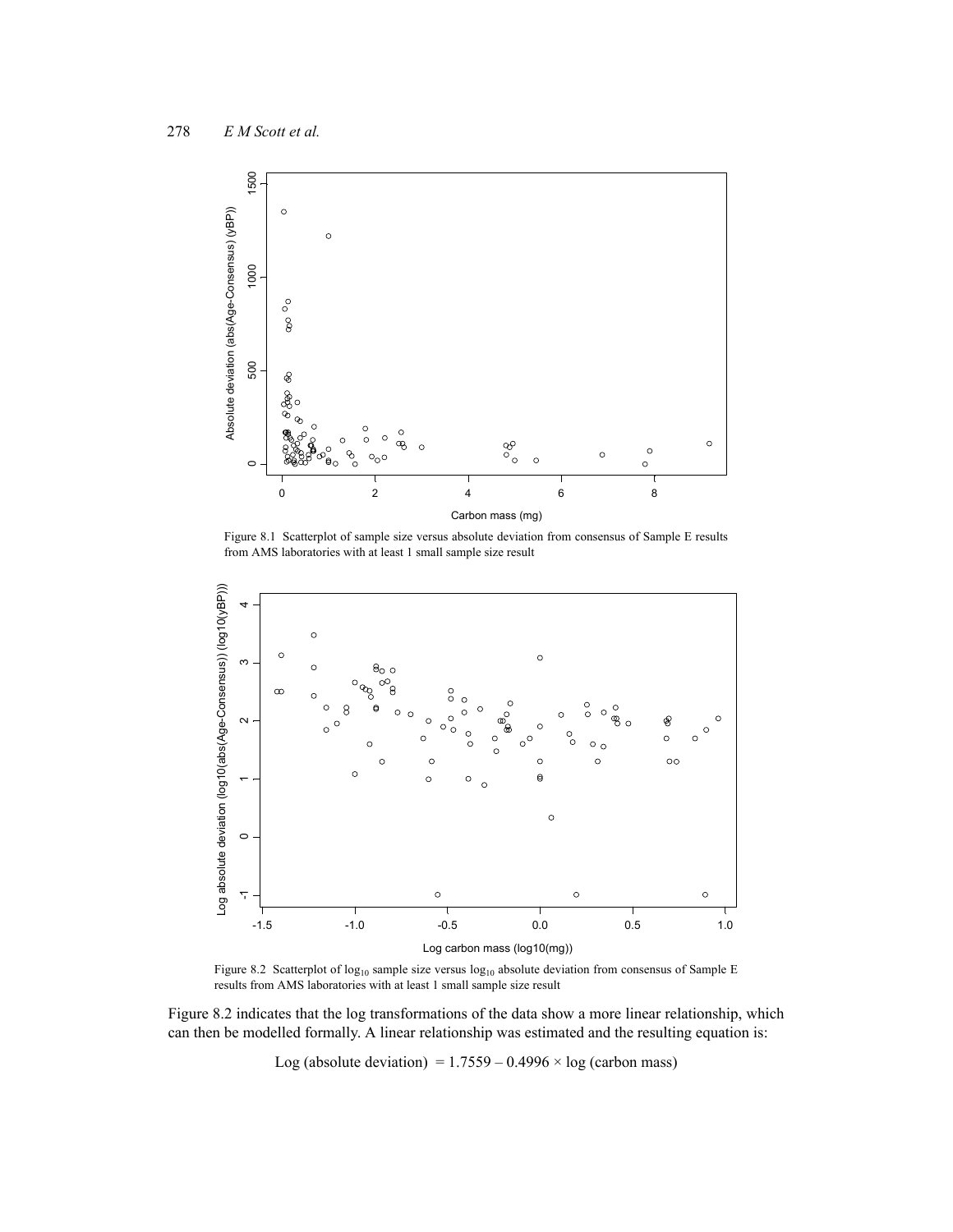The  $R^2$  value is 16.4% (a measure of the variation in deviation explained by sample size), which is extremely low. Thus, sample size, although statistically significant, does not provide a good explanation of the scatter in the absolute deviation.

### **8.2.1 Comments**

From this output, it can be seen that there is very strong evidence that the size of the sample does influence the average absolute standard deviation of the results via the  $log_{10}$  transformations of both the predictor and the response variable.

The analysis indicates that, although the regression is significant, it does not account for that much of the variation in the deviations. This is evident also from the low  $R^2$  value (only 16%) for the model.

# **8.3 THE EFFECT OF QUOTED ERROR AND SAMPLE SIZE**

So far, we have not considered the effect of the quoted sigma on this relationship. Two approaches to investigate this question are considered:

- 1. Scale the absolute deviations by the quoted sigma and re-analyze using the scaled values as the response;
- 2. Include quoted errors as another covariate in the regression modelling.

### **8.3.1 Scaling the Deviation Using the Quoted Sigma**

Figure 8.4 indicates that by scaling the response by quoted sigma, there is much less of an evident pattern in the relationship with sample size; this is made more obvious when carbon mass is logged in Figure 8.5.



Figure 8.4 Scatterplot of scaled absolute deviation from the consensus versus the sample size of Sample E, results from AMS labs with at least 1 small sample size result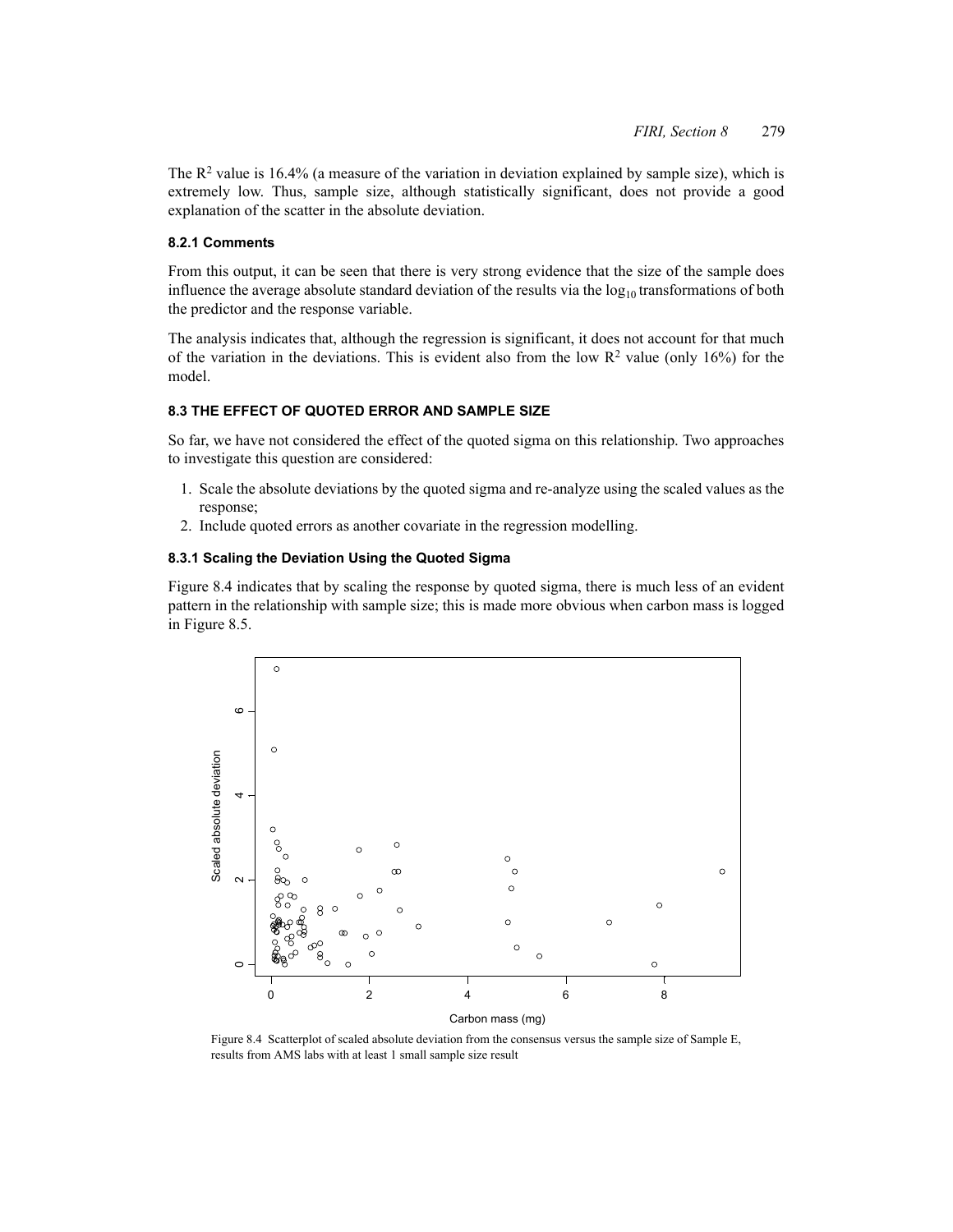

Figure 8.5 Scatterplot of scaled absolute deviation from the consensus versus the  $log_{10}$ sample size of Sample E, results from AMS labs with at least 1 small sample size result

This apparent lack of relationship is confirmed by the regression analysis, which gave a p-value for log (carbon mass) of 0.56; thus, we could conclude that there was no statistically significant relationship between the scaled deviation and the carbon mass. These results indicate that after scaling the absolute deviations by their associated quoted sigmas, there is no longer any dependence on sample size.

## **8.3.3 Including Quoted Sigma as a Second Covariate in the Regression**

Figure 8.6 indicates that there does appear to be a linear relationship between the  $log_{10}$  quoted sigma and the  $log_{10}$  absolute deviation from the consensus. The model with the  $log_{10}$  quoted sigma added as a covariate showed that there was not a statistically significant relationship with the carbon mass  $(p = 0.65)$ , but that there was one with the quoted sigma ( $p \le 0.05$ ).



Figure 8.6 Scatterplot of  $log_{10}$  absolute deviation from consensus versus  $log_{10}$  quoted sigma of Sample E, results from AMS labs with at least 1 small sample size result